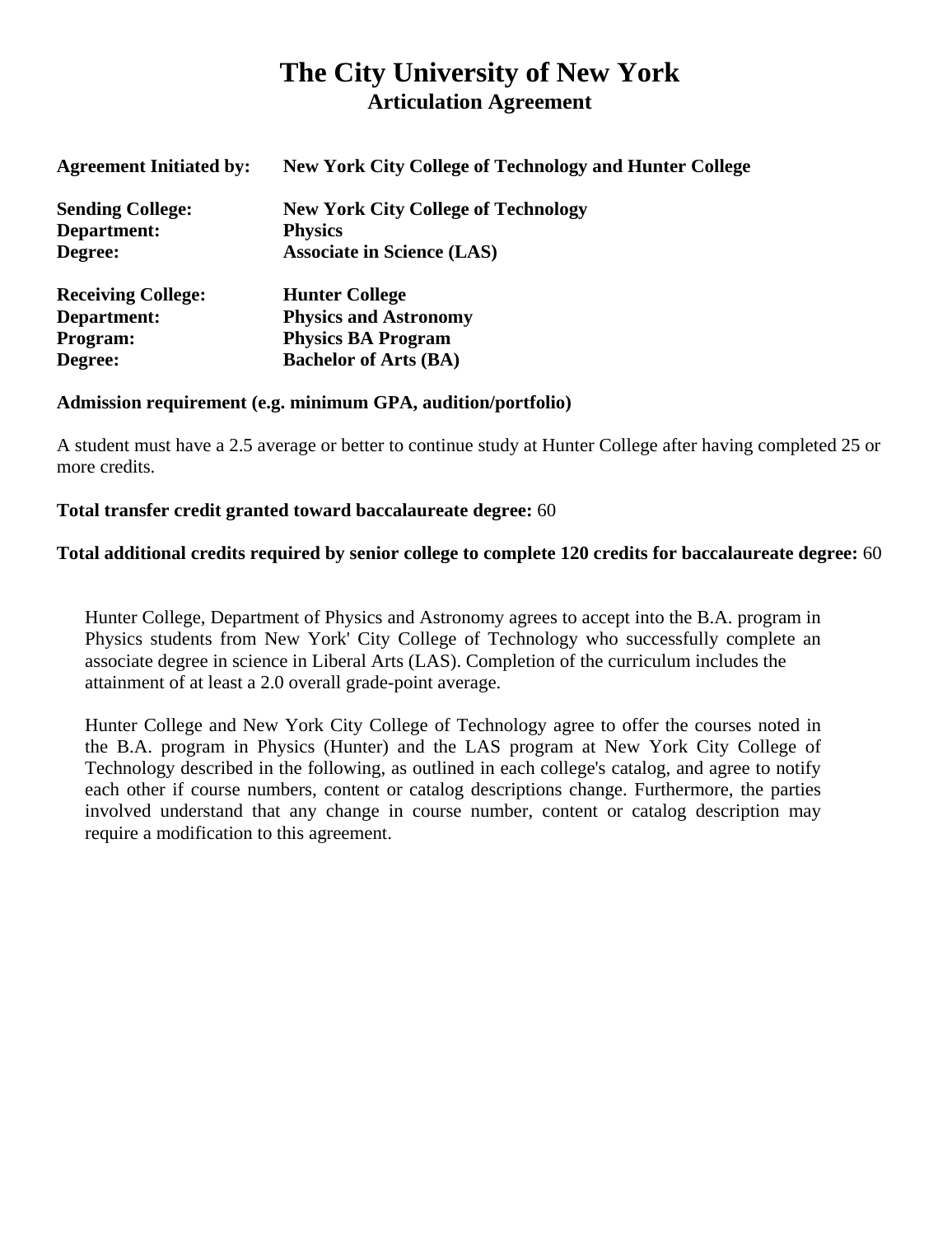### **COURSE-TO-COURSE EQUIVALENCIES AND TRANSFER CREDIT AWARDED**

### **General Education (Liberal Arts, Core, Distribution) Courses**

 The table below assumes that a student takes the following classes as Associate Degree Core requirement totaling 18 credits at City Tech. Courses may be substituted with other Humanities and Social Sciences Electives. Distribution requirements must be chosen carefully to meet the Hunter diversity criteria.

| <b>Sending College</b>                   |             |                | <b>Receiving College Equivalent</b> |               | <b>Credits</b><br><b>Granted</b> |
|------------------------------------------|-------------|----------------|-------------------------------------|---------------|----------------------------------|
| Course & Title                           | CR          | <b>GER</b>     | Course & Title                      | CR            |                                  |
| ENG 1121 English Composition II          | 3.0         | <b>1A</b>      | <b>ENGL 120 Expository Writing</b>  | <b>3.0</b>    | 3.0                              |
| HIS 1110 History of the United States to | 3.0         | 1 <sup>C</sup> | HIST 151 The United States from the | 3.0           | <b>3.0</b>                       |
| 1877                                     |             |                | Colonial Era to the Civil War       |               |                                  |
| AFR 2201 Early Black Writers in          | 3.0         | $2A$ ; $P/DB$  | AFPRL 236 African-American          | 3.0           | 3.0                              |
| American Literature                      |             |                | Literature                          |               |                                  |
| SOC 1101 Elements of Sociology           | 3.0         | 2B             | SOC 101 Introduction to Sociology   | <b>3.0</b>    | 3.0                              |
| PHIL 2101 Introduction to Philosophy     | 3.0         | 2C             | PHILO 101 Introduction to           | 3.0           | 3.0                              |
|                                          |             |                | Philosophy                          |               |                                  |
| MUS 1201 Musical Concepts: a Guide       | 3.0         | $2D$ ; $P/DD$  | MUSHL 101 Introduction to Music     | 3.0           | 3.0                              |
| to Listening                             |             |                |                                     |               |                                  |
| ENG 1101 English Composition I           | 3.0         |                | Electives                           | 3.0           | 3.0                              |
| Social Science Elective                  | <b>3.0</b>  |                | Requirement for Social Sciences:    | <b>3.0</b>    | <b>3.0</b>                       |
|                                          |             |                | People and their Societies          |               |                                  |
| Electives                                | $5.0 -$     |                | <b>General Education Electives</b>  | $5.0 - 7.0$   | $5.0 - 7.0$                      |
|                                          | 7.0         |                |                                     |               |                                  |
| Subtotal                                 | <b>26.0</b> |                | Subtotal                            | $26.0 - 28.0$ | $26.0 - 28.0$                    |
|                                          |             |                |                                     |               |                                  |
|                                          | 28.0        |                |                                     |               |                                  |

#### **Specific Program Requirement (Including Prerequisites) Course Requirement**

| <b>Sending College</b>                                   |           |            | <b>Receiving College Equivalent</b>                                                                            |           | <b>Credits</b><br><b>Granted</b> |
|----------------------------------------------------------|-----------|------------|----------------------------------------------------------------------------------------------------------------|-----------|----------------------------------|
| <b>Course &amp; Title</b>                                | CR        | <b>GER</b> | <b>Course &amp; Title</b>                                                                                      | <b>CR</b> |                                  |
| PHYS 1433 Physics 1.2*                                   | 4.0       | 2E         | PHYS 110 General Physics                                                                                       | 4.5       | 4.0                              |
| PHYS 1434 Physics 2.2*                                   | 4.0       | 2E         | PHYS 120 General Physics                                                                                       | 4.5       | 4.0                              |
| PHYS 1441 Physics 1.3*                                   | 5.0       |            | PHYS 111 General Physics:<br>Introductory Course in Mechanics,<br>Heat, and Sound                              | 5.5       | 5.0                              |
| PHYS 1442 Physics 2.3*                                   | 5.0       |            | PHYS 121 General Physics:<br>Introductory Course in Electricity and<br>Magnetism, Light, and Atomic<br>Physics | 5.5       | 5.0                              |
| PHYS 2443 Physics 3.3                                    | 4.0       |            | Elective                                                                                                       | 4.0       | 4.0                              |
| PHYS 1117 Astronomy 1                                    | 4.0       |            | Elective                                                                                                       | 4.0       | 4.0                              |
| Phys 1118 Astronomy 2: Stars,                            | 4.0       |            | ASTRO 100 Basic Concepts in                                                                                    | 3.0       |                                  |
| Galaxies, Cosmology                                      |           |            | Astronomy<br>ASTRO 107 Laboratory Exercises in<br>Astronomy                                                    | 1.0       | 4.0                              |
| PHYS 2605 Introduction to Laser<br>Physics and Photonics | 4.0       |            | PHYS 231 Fundamentals of Laser<br>and Fiber Optics                                                             | 4.0       | 4.0                              |
| MAT 1475 Calculus I                                      | 4.0       |            | MATH 150 Calculus and Analytical<br>Geometry                                                                   | 4.0       | 4.0                              |
| MAT 1575 Calculus I                                      | 4.0       |            | MATH 155 Calculus with Analytic<br>Geometry II                                                                 | 4.0       | 4.0                              |
| Subtotal                                                 | 32.0-34.0 |            | Subtotal                                                                                                       | 32.0-34.0 | $32.0 -$<br>34.0                 |

\*Only one of the sequences PHYS 1443-1434 **OR** PHYS 1441-1442 will be transferred.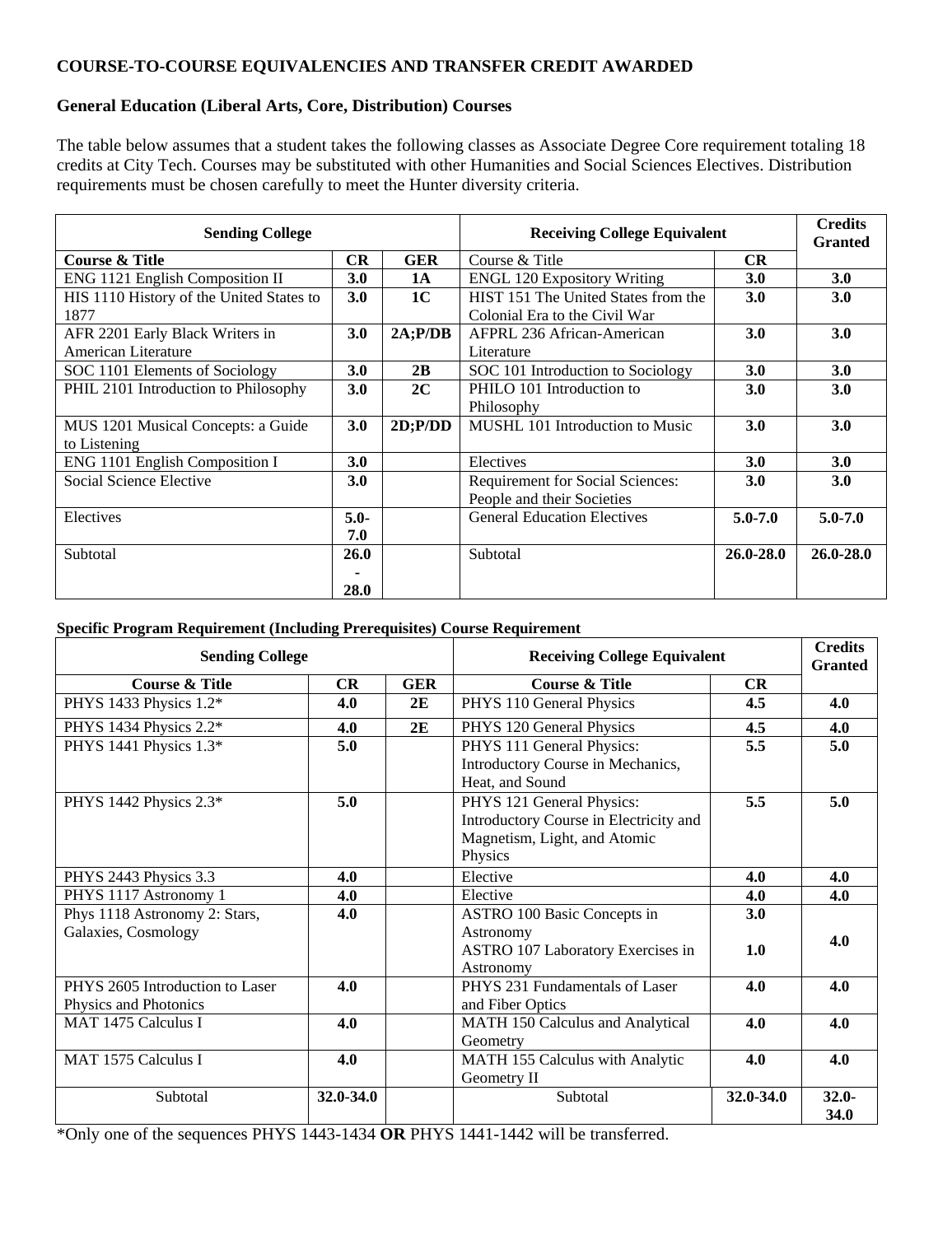# TOTAL NUMBER OF CREDITS TRANSFERRED: **60 Courses to take at Hunter (and Credits Requirement)**

### **Graduation Requirements and Electives**

 Introduction to Foreign Language (0-6)\*\* One course with a "W" designation (3) Intermediate Foreign Language(0-6)\*\* Pluralism and Diversity Requirement (0-6)

**Subtotal:** 3-21

 **Need: P/D A and C Electives as Needed to complete 120 credits:** 5-32

### **Prerequisite and Major Courses**

 PHYS 190 Tutorial in Mathematical Physics (2) PHYS 335 Intermediate Mechanics (4) PHYS 230 Classical Physics Laboratory (2) PHYS 235 Modern Physics Laboratory (2) PHYS 330 Atomic and Nuclear Physics (4) PHYS 334 Intermediate Electricity and Magnetism (4) CHEM 102,103,104,105 General Chemistry and Lab (0-9)\*\*\* MATH 250 Calculus Analytical Geometry III (4) MATH 254 Ordinary Differential Equation (3)

**Subtotal:** 25-34

CREDITS TO BE TAKEN AT HUNTER: **60** 

### NOTES:

\*\* Each year of high school foreign language counted as one semester at Hunter College.

\*\*\* The chemistry requirement is not required of students who have at least one year of high school chemistry.